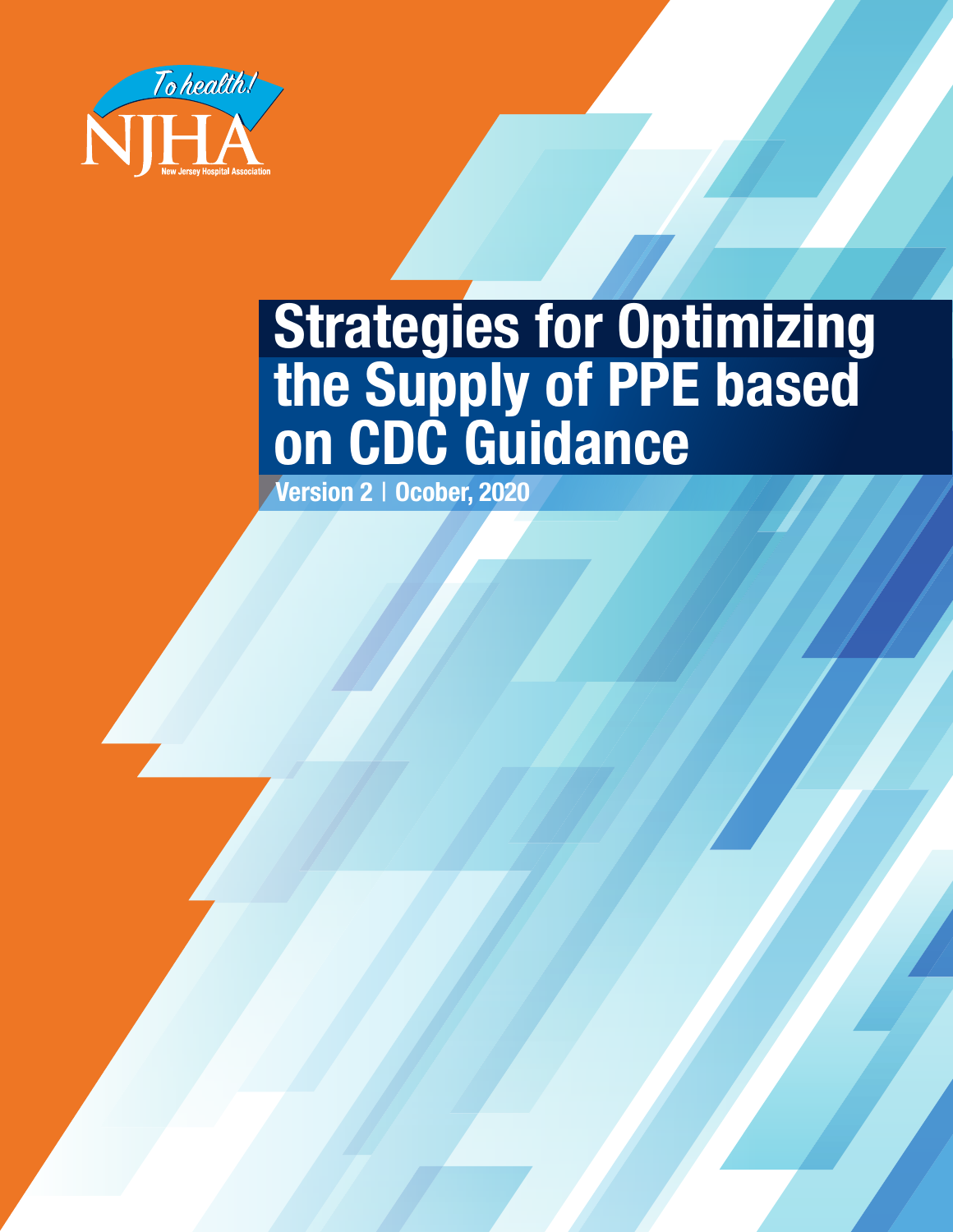This resource was created with funding from the Assistant Secretary for Preparedness and Response and the New Jersey Department of Health.

### **Strategies for Optimizing the Supply of PPE based on CDC Guidance**

<sup>All LTCF</sup>https://www.cdc.gov/coronavirus/2019-ncov/hcp/ppe-strategy/index.html<sup>\tml</sup>

his document offers a series of strategies or options to optimize supplies of isolation gowns in healthcare settings when there is limited supply.<br>Surge capacity refers to the ability to manage a sudden, his document offers a series of strategies or options to optimize supplies of isolation gowns in healthcare settings when there is limited supply. unexpected increase in patient volume that would otherwise severely challenge or exceed the present capacity of a facility. While there are no widely accepted measurements or triggers to distinguish surge capacity from daily patient care capacity, surge capacity is a useful framework to approach a decreased supply of isolation gowns during the COVID-19 response. Three general strata have been used to describe surge capacity and can be used to prioritize measures to conserve isolation gown supplies along the continuum of care.

- **CONVENTIONAL CAPACITY:** measures consist of providing patient care without any change in daily contemporary practices. This set of measures, consisting of engineering, administrative, and personal protective equipment (PPE) controls should already be implemented in general infection prevention and control plans in healthcare settings.
- **E CONTINGENCY CAPACITY:** measures may change daily standard practices but may not have any significant impact on the care delivered to the patient or the safety of healthcare personnel (HCP). These practices may be used temporarily during periods of expected PPE shortages.
- **CRISIS CAPACITY:** strategies that are not commensurate with U.S. standards of care. These measures, or a combination of these measures, may need to be considered during periods of known PPE shortages.

#### The following contingency and crisis strategies are based upon these assumptions:

- **1.** Facilities understand their PPE inventory and supply chain
- **2.** Facilities understand their PPE utilization rate
- **3.** Facilities are in communication with local healthcare coalitions, federal, state, and local public health partners (e.g., public health emergency preparedness and response staff) regarding identification of additional supplies
- **4.** Facilities have already implemented other engineering and administrative control measures including:
	- **o** Reducing the number of patients going to the hospital or outpatient settings
	- o Excluding HCP not essential for patient care from entering their care area
	- o Reducing face-to-face HCP encounters with patients
	- <sup>|</sup> Excluding visitors to patients with confirmed or suspected COVID-19
	- <sup>|</sup> Cohorting patients and HCP
	- **o** Maximizing use of telemedicine
- **5.** Facilities have provided HCP with required education and training, including having them demonstrate competency with donning and doffing, with any PPE ensemble that is used to perform job responsibilities, such as provision of patient care.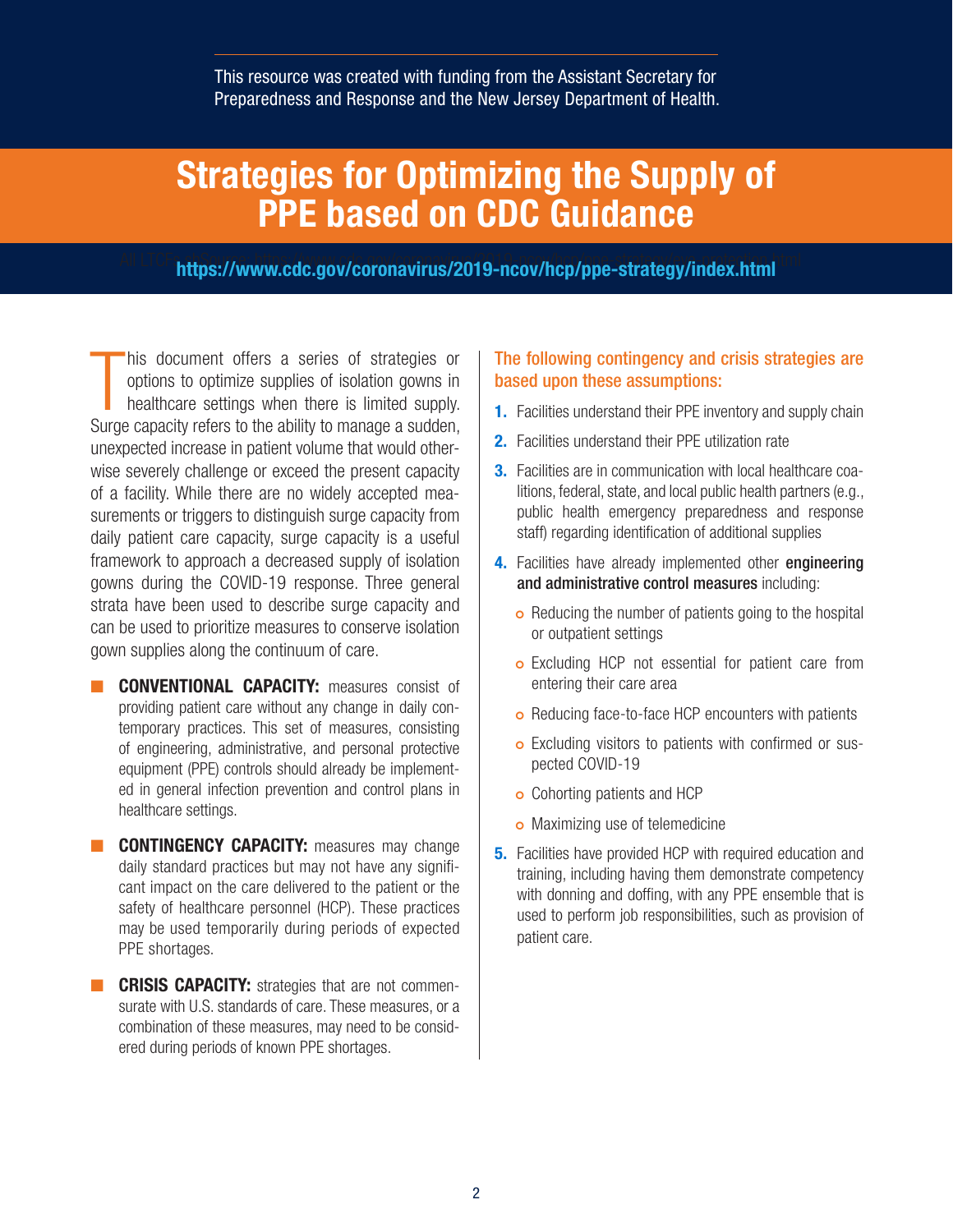# **Strategies for Optimizing the Supply of Eye Protection**

#### **CONVENTIONAL CAPACITY**

Use eye protection according to product labeling and local, state, and federal requirements.

#### **CONTINGENCY CAPACITY**

Decrease length of stay for medically stable patients with COVID-19.

Selectively cancel elective and non-urgent procedures and appointments for which eye protection is typically used by HCP.

Shift eye protection supplies from disposable to re-usable devices (i.e., goggles and reusable face shields).

- Consider preferential use of powered air purifying respirators (PAPRs) or full-face elastomeric respirators which have built-in eye protection.
- Ensure appropriate cleaning and disinfection between users if goggles or reusable face shields are used.

#### Implement extended use of eye protection.

Extended use of eye protection is the practice of wearing the same eye protection for repeated close contact encounters with several different patients, without removing eye protection between patient encounters. Extended use of eye protection can be applied to disposable and reusable devices.

- Eye protection should be removed and reprocessed if it becomes visibly soiled or difficult to see through.
	- o If a disposable face shield is reprocessed, it should be dedicated to one HCP and reprocessed whenever it is visibly soiled or removed (e.g., when leaving the isolation area) prior to putting it back on. See protocol for removing and reprocessing eye protection below.
- Eye protection should be discarded if damaged (e.g., face shield can no longer fasten securely to the provider, if visibility is obscured and reprocessing does not restore visibility).
- HCP should take care not to touch their eye protection. If they touch or adjust their eye protection they must immediately perform hand hygiene.
- HCP should leave patient care area if they need to remove their eye protection.

#### **CRISIS CAPACITY**

Cancel all elective and non-urgent procedures and appointments for which eye protection is typically used by HCP.

Use eye protection devices beyond the manufacturer-designated shelf life during patient care activities.

If there is no date available on the eye protection device label or packaging, facilities should contact the manufacturer. The user should visually inspect the product prior to use and, if there are concerns (such as degraded materials), discard the product.

#### Prioritize eye protection for selected activities such as:

- During care activities where splashes and sprays are anticipated, which typically include aerosol generating procedures.
- During activities where prolonged face-to-face or close contact with a potentially infectious patient is unavoidable.

Consider using safety glasses (e.g., trauma glasses) that have extensions to cover the side of the eyes. However, protective eyewear (e.g., safety glasses, trauma glasses) with gaps between glasses and the face likely do not protect eyes from all splashes and sprays.

#### Exclude HCP at increased risk for severe illness from COVID-19 from contact with known or suspected COVID-19 patients.

■ During severe resource limitations, consider excluding HCP who may be at increased risk for severe illness from COVID-19, such as those of older age, those with chronic medical conditions, or those who may be pregnant, from caring for patients with confirmed or suspected COVID-19 infection.

#### Designate convalescent HCP for provision of care to known or suspected COVID-19 patients.

■ It may be possible to designate HCP who have clinically recovered from COVID-19 to preferentially provide care for additional patients with COVID-19. Individuals who have recovered from COVID-19 infection may have developed some protective immunity, but this has not yet been confirmed.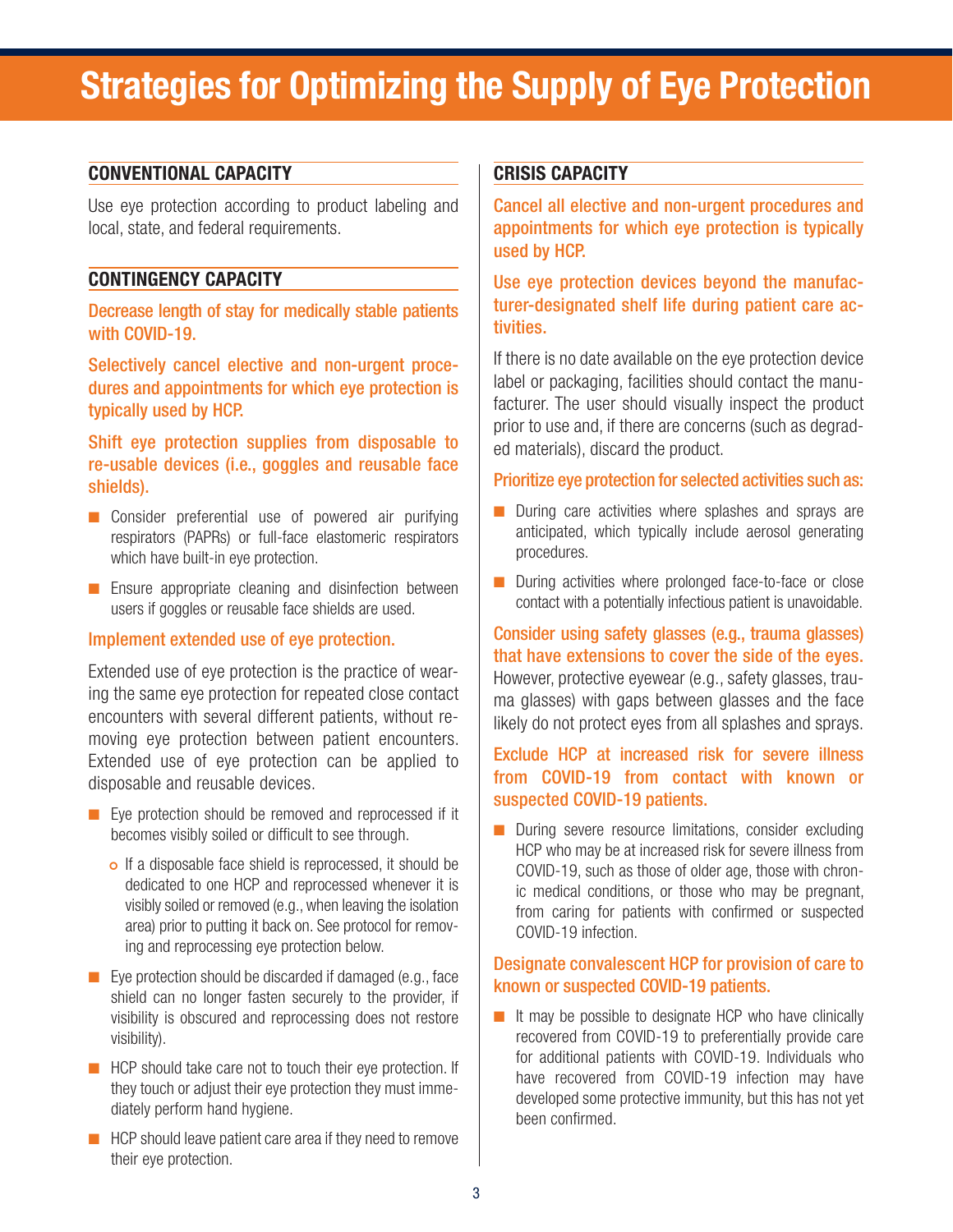#### **CONSIDERATION**

#### Adhere to recommended manufacturer instructions for cleaning and disinfection.

When manufacturer instructions for cleaning and disinfection are unavailable, such as for single use disposable face shields, consider:

- **1.** While wearing gloves, carefully wipe the inside, followed by the outside of the face shield or goggles using a clean cloth saturated with neutral detergent solution or cleaner wipe.
- **2.** Carefully wipe the **outside** of the face shield or goggles using a wipe or clean cloth saturated with EPA-registered hospital disinfectant solution.
- **3.** Wipe the outside of face shield or goggles with clean water or alcohol to remove residue.
- **4.** Fully dry (air dry or use clean absorbent towels).
- **5.** Remove gloves and perform hand hygiene.

### **Strategies for Optimizing the Supply of Isolation Gowns**

#### Decisions to implement contingency and crisis strategies are based upon these assumptions:

- **1.** Facilities understand their current isolation gown inventory and supply chain
- **2.** Facilities understand their isolation gown utilization rate
- **3.** Facilities are in communication with local healthcare coalitions and federal, state, and local public health partners (e.g., public health emergency preparedness and response staff) to identify additional supplies
- **4.** Facilities have already implemented other engineering and administrative control measures including:
	- o Use physical barriers and other engineering controls
	- <sup>|</sup> Limit number of patients going to hospital or outpatient settings
	- o Use telemedicine whenever possible
	- o Exclude all HCP who are not directly involved in patient care from patient encounters
	- o Limit face-to-face HCP encounters with patients
	- **o** Exclude visitors to patients with known or suspected COVID-19
	- <sup>|</sup> Cohort patients and/or HCP

**5.** Facilities have provided HCP with required education and training, including having them demonstrate competency with donning and doffing, with any PPE ensemble that is used to perform job responsibilities, such as provision of patient care.

As gown availability returns to normal, healthcare facilities should promptly resume conventional **practices.** Determining the appropriate time to return to conventional strategies can be challenging. Considerations affecting this decision include:

- **6.** the number of patients requiring Transmission-Based Precautions (e.g., number of patients with suspected or confirmed SARS-CoV-2 infection)
- **7.** whether there is evidence of ongoing SARS-CoV-2 transmission in the facility
- **8.** the incidence of SARS-CoV-2 infections in the community
- **9.** the number of days' supply of PPE items currently remaining at the facility
- **10.** whether or not the facility is receiving regular resupply with its full allotment.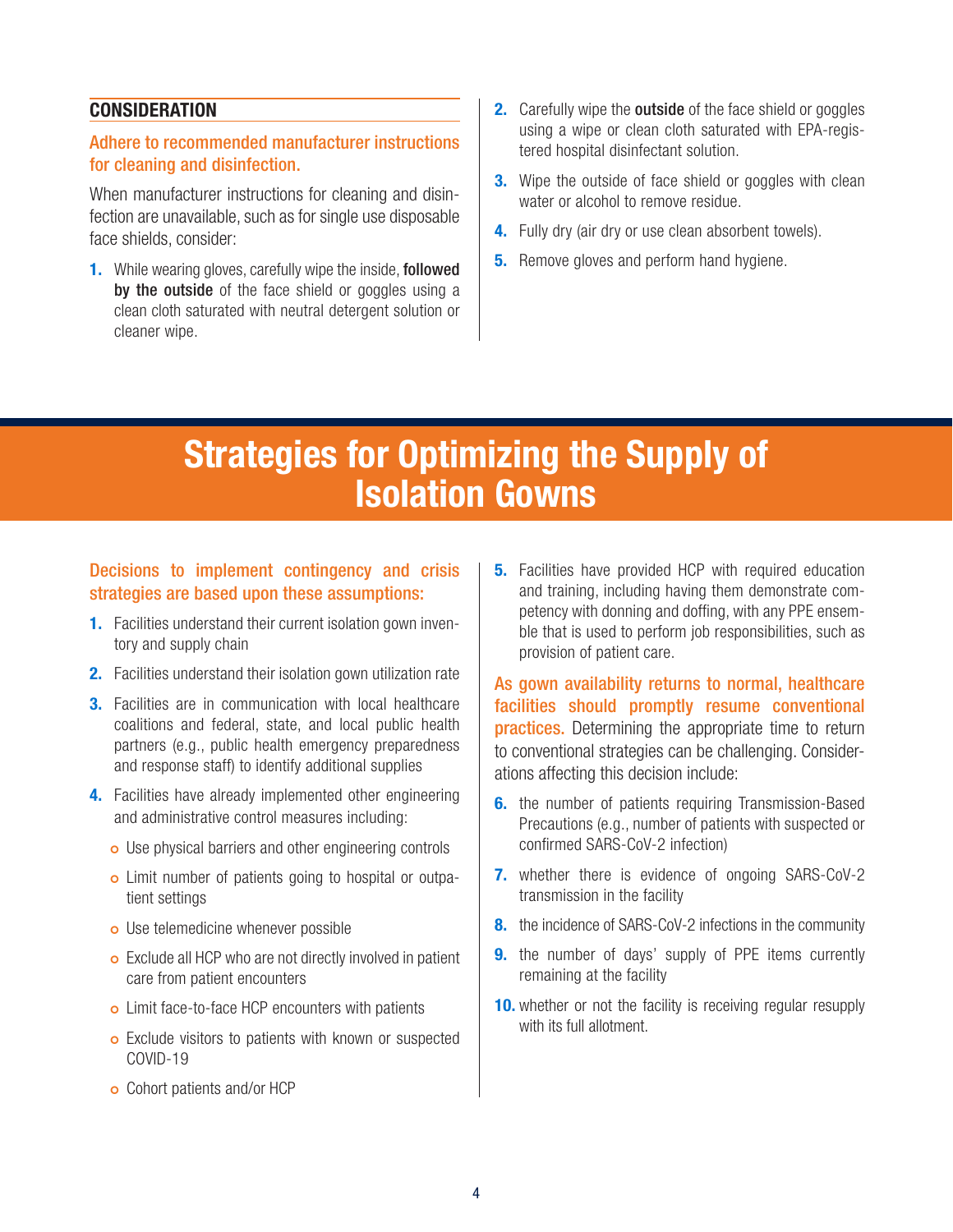#### **CONVENTIONAL CAPACITY**

Note: In general, CDC does not recommend the use of more than one isolation gown at a time by HCP when providing care to patients with suspected or confirmed SARS-CoV-2 infection.

#### Use isolation gown alternatives that offer equivalent or higher protection.

Several fluid-resistant and impermeable protective clothing options are available in the marketplace for HCP. These include isolation gowns and surgical gowns. When selecting the most appropriate protective clothing, employers should consider all of the available information on recommended protective clothing, including the potential limitations. Nonsterile, disposable patient isolation gowns, which are used for routine patient care in healthcare settings, are appropriate for use by HCP when caring for patients with suspected or confirmed COVID-19. In times of gown shortages, surgical gowns should be prioritized for surgical and other sterile procedures. Current U.S. guidelines do not require use of gowns that conform to any standards. In March 2020, FDA issued an enforcement policy for gowns and other apparel during the COVID-19 pandemic. In May 2020, FDA issued an Emergency Use Authorization regarding the use of certain gowns in healthcare settings.

Reusable (i.e., washable) gowns are typically made of polyester or polyester-cotton fabrics. Gowns made of these fabrics can be safely laundered after each use according to routine procedures and reused.

Laundry operations and personnel may need to be augmented to facilitate additional washing loads and cycles. Systems are established to:

- routinely inspect, maintain (e.g., mend a small hole in a gown, replace missing fastening ties)
- $\blacksquare$  replace reusable gowns when needed (e.g., when they are thin or ripped)
- $\blacksquare$  store laundered gowns in a manner such that they remain clean until use

#### **CONTINGENCY CAPACITY**

Decrease length of stay for medically stable patients with COVID-19.

Selectively cancel elective and non-urgent procedures and appointments for which a gown is typically used by HCP.

#### Consider the use of coveralls.

Coveralls are less convenient to use in most healthcare settings. Their one-piece design covers the back and lower legs, in addition to arms and the front of the body, making them useful for situations in which vigorous physical mobility is anticipated (e.g., emergency medical services). If coveralls are used, the material and seams should be appropriate to serve the intended barrier function effectively. Facilities should anticipate challenges and potential hazards to staff related to doffing coveralls and should provide training and practice in their safe use and designated places for donning and doffing, before providing them for patient care.

In the United States, the NFPA 1999 standard specifies the minimum design, performance, testing, documentation, and certification requirements for new single-use and new multiple-use emergency medical operations protective clothing, including coveralls for HCP.

#### Use of gowns beyond the manufacturer-designated shelf life for training.

The majority of isolation gowns do not have a manufacturer-designated shelf life. However, consideration can be made to using gowns that do and are past their manufacturerdesignated shelf life. If there is no shelf life information available on the gown label or packaging, facilities should contact the manufacturer.

#### Use gowns or coveralls conforming to international standards.

Current guidelines do not require use of gowns that conform to any regulatory standards. In times of shortages, healthcare facilities can consider using international gowns and coveralls. Gowns and coveralls that conform to international standards, including with EN 13795 high performance gowns and EN14126 Class 5–6 coveralls, could be reserved for activities that may involve moderate to high amounts of body fluids.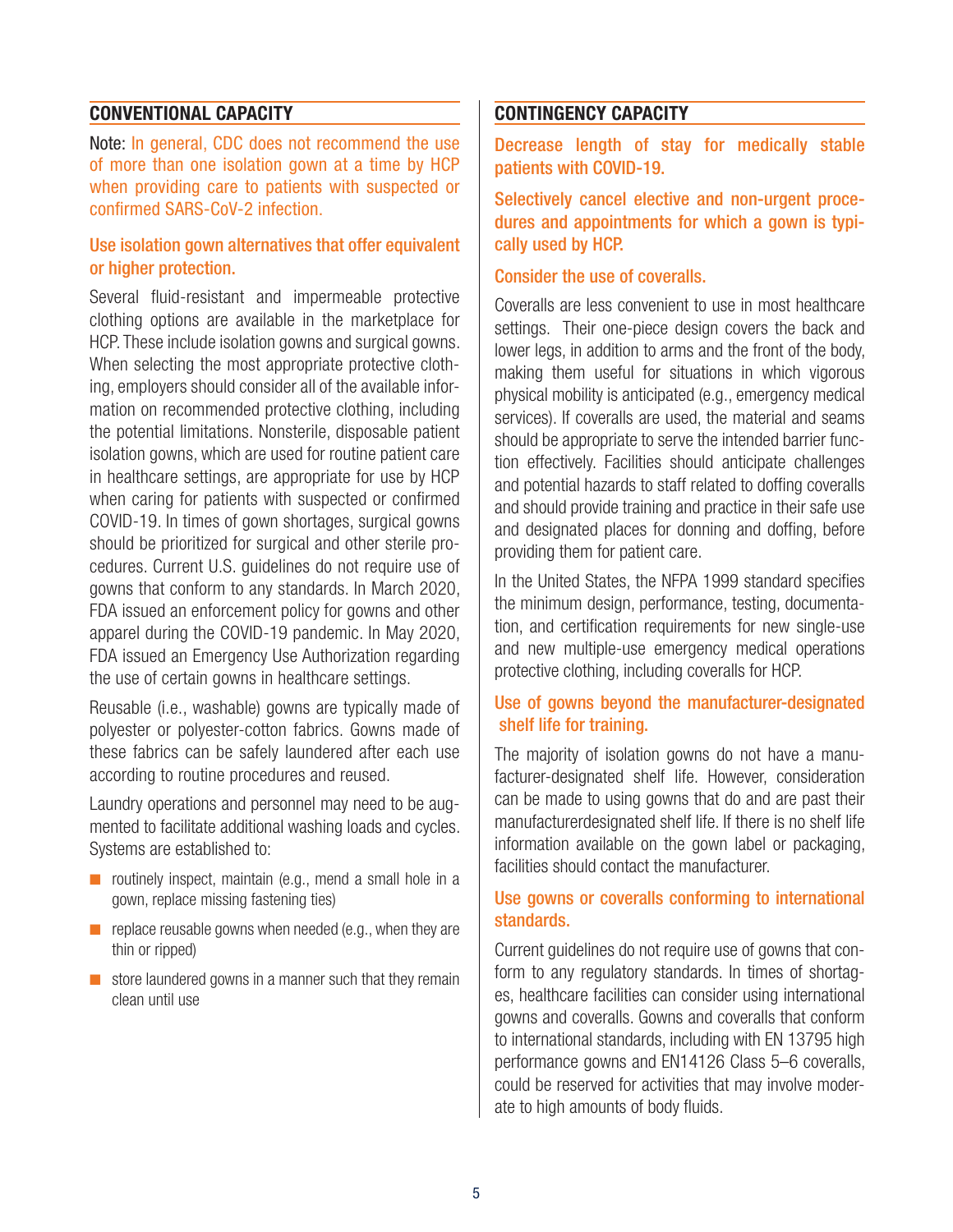#### **CRISIS CAPACITY**

#### Cancel all elective and non-urgent procedures and appointments for which a gown is typically used by HCP.

#### Extended use of isolation gowns.

Consideration can be made to extend the use of isolation gowns (disposable or reusable) such that the same gown is worn by the same HCP when interacting with more than one patient housed in the same location and known to be infected with the same infectious disease (i.e., COVID-19 patients residing in an isolation cohort). However, this can be considered only if there are no additional co-infectious diagnoses transmitted by contact (such as Clostridioides difficile, Candida auris) among patients. If the gown becomes visibly soiled, it must be removed and discarded or changed as per usual practices.

#### Prioritize gowns.

Gowns should be prioritized for the following activities:

- During care activities where splashes and sprays are anticipated, which typically includes aerosol-generating procedures
- During the following high-contact patient care activities that provide opportunities for transfer of pathogens to other patients and staff via the soiled clothing of healthcare providers, such as:
	- <sup>|</sup> Dressing, bathing/showering, transferring, providing hygiene, changing linens, changing briefs or assisting with toileting, device care or use, wound care

Surgical gowns should be prioritized for surgical and other sterile procedures. If used for isolation purposes, the gown must be removed and changed if it becomes soiled, as per usual practices. Different areas of the surgical gown may provide different levels of barrier protection. Facilities may consider suspending use of gowns for endemic multidrug resistant organisms (e.g., MRSA, VRE, ESBL-producing organisms).

Note: The organisms that are considered endemic can vary in different regions. In general, isolation gowns, as part of Contact Precautions, should continue to be used for patients colonized or infected with emerging highly-resistant organisms including Candida auris, carbapenemase-producing carbapenem-resistant Enterobacterales, Carbapenem-resistant Pseudomonas and Acinetobacter, and pan-resistant organisms.

#### Consider using gown alternatives.

In situation of severely limited or no available isolation gowns, the following pieces of clothing can be considered as a last resort for care of COVID-19 patients as single use. However, none of these options can be considered PPE, since their capability to protect HCP is unknown. Preferable features include long sleeves and closures (snaps, buttons) that can be fastened and secured.

- Disposable laboratory coats
- Reusable (washable) patient gowns
- Reusable (washable) laboratory coats
- Disposable aprons
- Combinations of pieces of clothing can be considered for activities that may involve high amounts of body fluids and when there are no gowns available:
	- o Reusable patient gowns and lab coats can be safely laundered according to routine procedures.
- Laundry operations and personnel may need to be augmented to facilitate additional washing loads and cycles
- Systems are established to routinely inspect, maintain (e.g., mend a small hole in a gown, replace missing fastening ties) and replace reusable gowns when needed (e.g., when they are thin or ripped)

#### Re-use of isolation gowns.

The risks to HCP and patient safety must be carefully considered before implementing a gown reuse strategy. Disposable gowns generally should NOT be re-used, and reusable gowns should NOT be reused before laundering, because reuse poses risks for possible transmission among HCP and patients that likely outweigh any potential benefits. Similar to extended gown use, gown reuse has the potential to facilitate transmission of organisms (e.g., C. auris) among patients. However, unlike extended use, repeatedly donning and doffing a contaminated gown may increase risk for HCP self-contamination. If reuse is considered, gowns should be dedicated to care of individual patients. Any gown that becomes visibly soiled during patient care should be disposed of or, if reusable, laundered.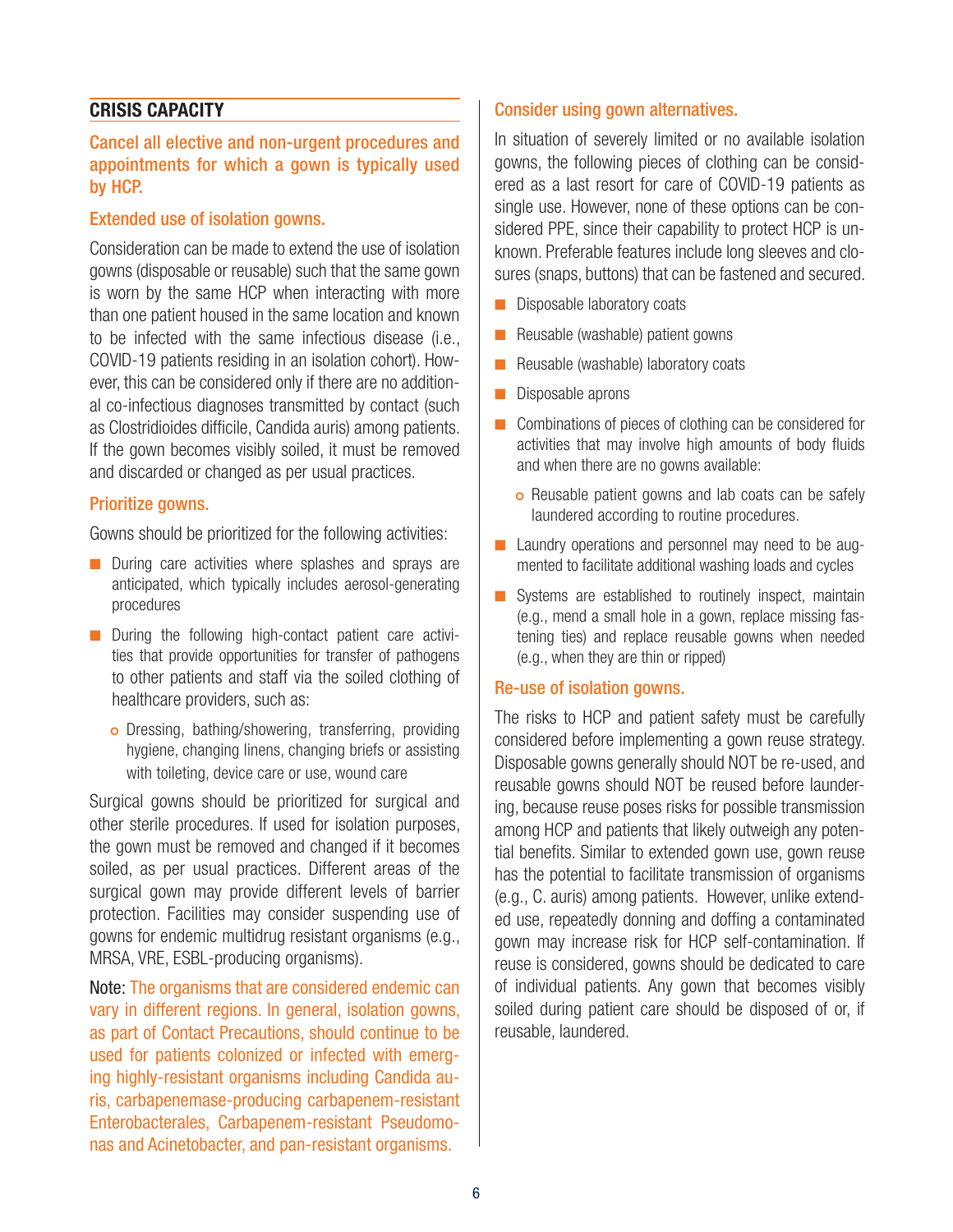# **Strategies for Optimizing the Supply of Facemasks**

CDC's optimization strategies for facemask supply offer a continuum of options for use when facemask supplies are stressed, running low, or exhausted. Contingency and then crisis capacity measures augment conventional capacity measures and are meant to be considered and implemented sequentially. As facemask availability returns to normal, healthcare facilities should promptly resume standard practices.

Decisions to implement contingency and crisis strategies are based upon these assumptions:

- **1.** Facilities understand their facemask inventory and supply chain
- **2.** Facilities understand their facemask utilization rate
- **3.** Facilities are in communication with local healthcare coalitions, federal, state, and local public health partners (e.g., public health emergency preparedness and response staff) to identify additional supplies
- **4.** Facilities have already implemented other engineering and administrative control measures including:
	- o Use physical barriers and other engineering controls
	- <sup>|</sup> Limit number of patients going to hospital or outpatient settings
	- o Use telemedicine whenever possible
	- o Exclude all HCP not directly involved in patient care
	- **o** Limit face-to-face HCP encounters with patients
	- **o** Exclude visitors to patients with known or suspected COVID-19
	- <sup>|</sup> Cohort patients and/or HCP
- **5.** Facilities have provided HCP with required education and training, including having them demonstrate competency with donning and doffing, with any PPE ensemble that is used to perform job responsibilities, such as provision of patient care.

#### **CONVENTIONAL CAPACITY**

#### Use facemasks according to product labeling and local, state, and federal requirements.

■ FDA-cleared surgical masks are designed to protect against splashes and sprays and are prioritized for use when such exposures are anticipated, including surgical procedures.

■ Facemasks that are not regulated by FDA, such as some procedure masks, which are typically used for isolation purposes, may not provide protection against splashes and sprays.

#### **CONTINGENCY CAPACITY**

Decrease length of stay for medically stable patients with COVID-19.

Selectively cancel elective and non-urgent procedures and appointments for which a facemask is typically used by HCP.

#### Place facemasks in a secure and monitored site and provide facemasks to symptomatic patients upon check-in at entry points.

Healthcare facilities can consider removing all facemasks from public areas. Facemasks can be available to provide to symptomatic patients upon check in at entry points. All facemasks should be placed in a secure and monitored site. This is especially important in high-traffic areas like emergency departments.

#### Implement extended use of facemasks.

Extended use of facemasks is the practice of wearing the same facemask for repeated close contact encounters with several different patients, without removing the facemask between patient encounters.

- The facemask should be removed and discarded if soiled, damaged, or hard to breathe through.
- HCP must take care not to touch their facemask. If they touch or adjust their facemask they must immediately perform hand hygiene.
- HCP should leave the patient care area if they need to remove the facemask.

#### Restrict facemasks for use by HCP, rather than asymptomatic patients (who might use cloth masks) for source control.

Have patients with symptoms of respiratory infection use tissues or other barriers to cover their mouth and nose.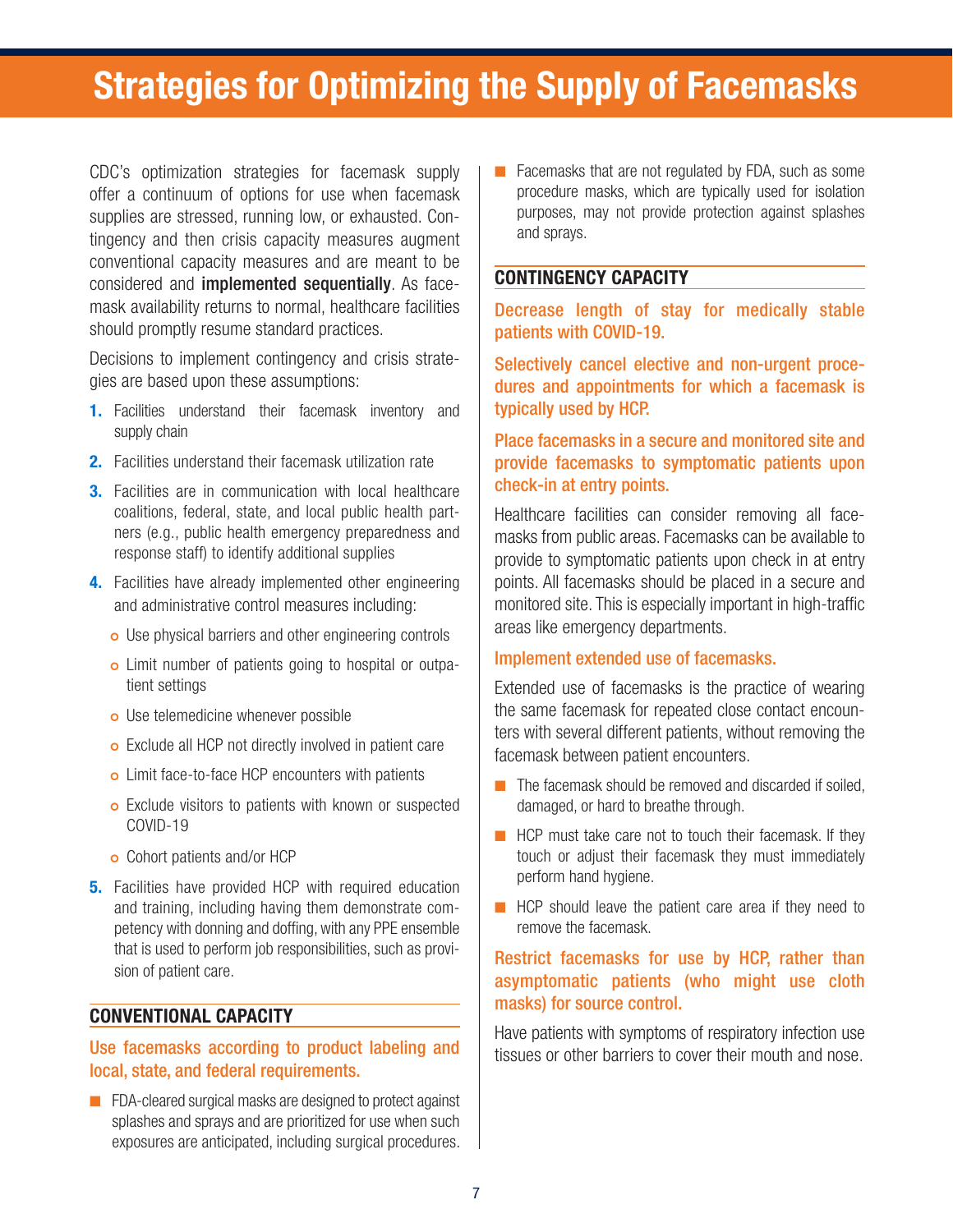#### **CRISIS CAPACITY**

#### Cancel all elective and non-urgent procedures and appointments for which a facemask is typically used by HCP.

#### Use facemasks beyond the manufacturer-designated shelf life during patient care activities.

If there is no date available on the facemask label or packaging, facilities should contact the manufacturer. The user should visually inspect the product prior to use and, if there are concerns (such as degraded materials or visible tears), discard the product.

#### Implement limited re-use of facemasks.

Limited re-use of facemasks is the practice of using the same facemask by one HCP for multiple encounters with different patients but removing it after each encounter. As it is unknown what the potential contribution of contact transmission is for SARS-CoV-2, care should be taken to ensure that HCP do not touch outer surfaces of the mask during care, and that mask removal and replacement be done in a careful and deliberate manner.

- The facemask should be removed and discarded if soiled, damaged, or hard to breathe through.
- Not all facemasks can be re-used.
	- o Facemasks that fasten to the provider via ties may not be able to be undone without tearing and should be considered only for extended use, rather than re-use.
	- o Facemasks with elastic ear hooks may be more suitable for re-use.
- HCP should leave patient care area if they need to remove the facemask. Facemasks should be carefully folded so that the outer surface is held inward and against itself to reduce contact with the outer surface during storage. The folded mask can be stored between uses in a clean sealable paper bag or breathable container.

#### Prioritize facemasks for selected activities such as:

- For provision of essential surgeries and procedures
- During care activities where splashes and sprays are anticipated
- During activities where prolonged face-to-face or close contact with a potentially infectious patient is unavoidable
- For performing aerosol generating procedures, if respirators are no longer available.

#### **CONSIDERATION**

When no facemasks are available, options Include:

Exclude HCP at increased risk for severe illness from COVID-19 from contact with known or suspected COVID-19 patients.

During severe resource limitations, consider excluding HCP who may be at increased risk for severe illness from COVID-19, such as those of older age, those with chronic medical conditions, or those who may be pregnant, from caring for patients with confirmed or suspected COVID-19 infection.

#### Designate convalescent HCP for provision of care to known or suspected COVID-19 patients.

It may be possible to designate HCP who have clinically recovered from COVID-19 to preferentially provide care for additional patients with COVID-19. Individuals who have recovered from COVID-19 infection may have developed some protective immunity, but this has not yet been confirmed.

#### Use a face shield that covers the entire front (that extends to the chin or below) and sides of the face with no facemask.

#### Consider use of expedient patient isolation rooms for risk reduction.

Portable fan devices with high-efficiency particulate air (HEPA) filtration that are carefully placed can increase the effective air changes per hour of clean air to the patient room, reducing risk to individuals entering the room without respiratory protection. NIOSH has developed guidance for using portable HEPA filtration systems to create expedient patient isolation rooms. The expedient patient isolation room approach involves establishing a high-ventilation-rate, negative pressure, inner isolation zone that sits within a "clean" larger ventilated zone.

#### Consider use of ventilated headboards.

NIOSH has developed the ventilated headboard that draws exhaled air from a patient in bed into a HEPA filter, decreasing risk of HCP exposure to patient-generated aerosol. This technology consists of lightweight, sturdy, and adjustable aluminum framing with a retractable plastic canopy. The ventilated headboard can be deployed in combination with HEPA fan/filter units to provide surge isolation capacity within a variety of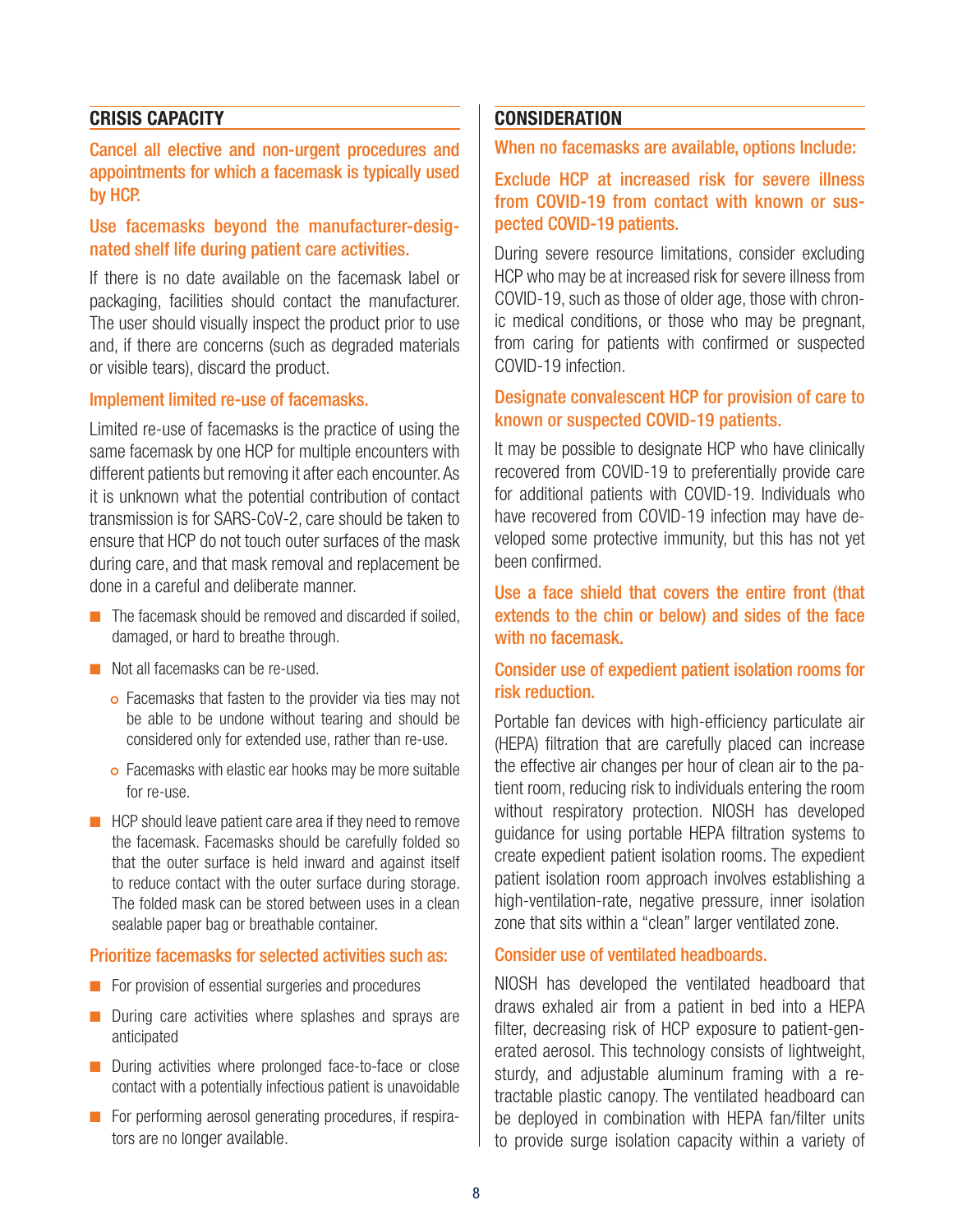environments, from traditional patient rooms to triage stations, and emergency medical shelters.

#### HCP use of homemade masks

In settings where facemasks are not available, HCP might use homemade masks for care of patients with COVID-19 as a last resort. However, homemade masks are not considered PPE, since their capability to protect HCP is unknown. Caution should be exercised when considering this option. Homemade masks should ideally be used in combination with a face shield that covers the entire front (that extends to the chin or below) and sides of the face.

# **Strategies for Optimizing the Supply of N95 Respirators**

#### **CONVENTIONAL CAPACITY**

Engineering controls reduce exposures for HCP by placing a barrier between the hazard and the HCP. Engineering controls can be very effective as part of a suite of strategies to protect HCP without placing primary responsibility of implementation on them (i.e., they function without HCP having to take an action).

Administrative controls are employer-dictated work practices and policies that reduce or prevent hazardous exposures. Their effectiveness depends on employer commitment and HCP acceptance and consistent use of the strategies.

While engineering and administrative controls should be considered first when selecting controls, the use of personal protective equipment (PPE) should also be part of a suite of strategies used to protect personnel. Proper use of respiratory protection by HCP requires a comprehensive program (including medical clearance, training, and fit testing) that complies with OSHA's Respiratory Protection Standard and a high level of HCP involvement and commitment. The program should also include provisions for the cleaning, disinfecting, inspection, repair, and storage of respirators used by HCP on the job according to manufacturer's instructions. Proper storage conditions can maximize shelf life of respirators. The following strategies in this section are traditionally used by some healthcare systems. If not already implemented, these strategies can be considered by healthcare settings in the face of a potential N95 respirator shortage before implementing the contingency strategies.

#### **CONTINGENCY CAPACITY**

Decisions to implement contingency are based upon these assumptions:

- **1.** Facilities understand their current N95 respirator inventory and supply chain
- **2.** Facilities understand their N95 respirator utilization rate
- **3.** Facilities are in communication with local healthcare coalitions and federal, state, and local public health partners (e.g., public health emergency preparedness and response staff) to identify additional supplies
- **4.** Facilities have already implemented conventional capacity measures
- **5.** Facilities have provided HCP with required education and training, including having them demonstrate competency with donning and doffing, with any PPE ensemble that is used to perform job responsibilities, such as provision of patient care.

#### Administrative Controls

- Decrease length of hospital stay for medically stable patients with COVID-19
- Temporarily suspend annual fit testing.

#### **CRISIS CAPACITY**

#### Decisions to implement crisis strategies are based upon these assumptions:

- **1.** Facilities understand their current N95 respirator inventory and supply chain
- **2.** Facilities understand their N95 respirator utilization rate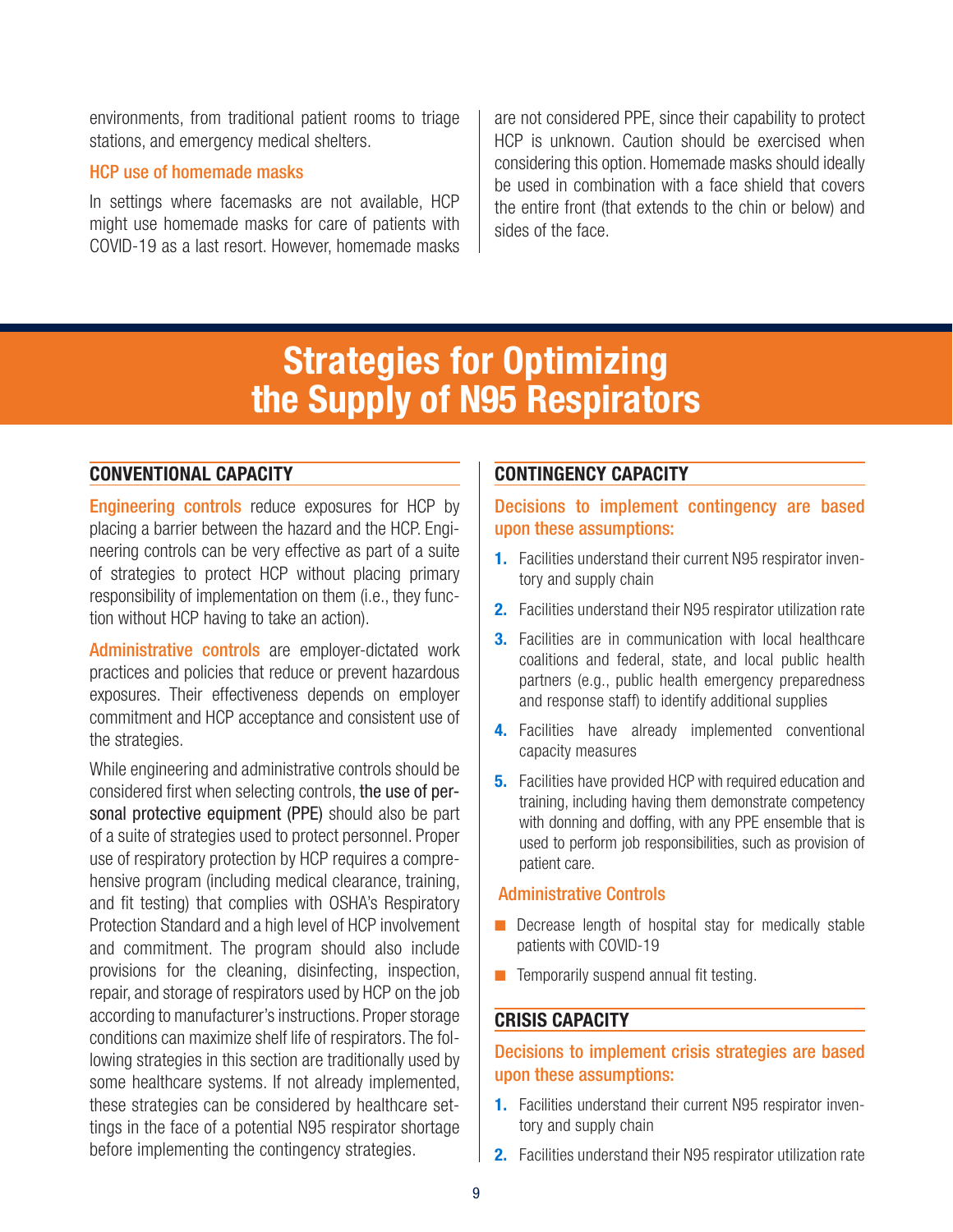- **3.** Facilities are in communication with local healthcare coalitions, federal, state, and local public health partners (e.g., public health emergency preparedness and response staff) regarding identification of additional supplies
- **4.** Facilities have already implemented contingency capacity measures
- **5.** Facilities have provided HCP with required education and training, including having them demonstrate competency with donning and doffing, with any PPE ensemble that is used to perform job responsibilities, such as provision of patient care.

#### When N95 supplies are running low

- Use of respirators beyond the manufacturer-designated shelf life for healthcare delivery
- Use of respirators approved under standards used in other countries that are similar to NIOSH-approved N95 respirators
- Limited re-use of N95 respirators for COVID-19 patients
- Use of additional respirators beyond the manufacturer-designated shelf life for healthcare delivery
- Prioritize the use of N95 respirators and facemasks by activity type

The number of infectious particles required to cause an infection (infectious dose) is often uncertain or unknownfor respiratory pathogens. Further, there is often uncertainty about the influence of factors such as exposure duration and nature of clinical symptoms on the likelihood of infection transmission from person-toperson. When facemasks must be used by HCP entering a patient care area, source control (i.e. masking of symptomatic patients) and maintaining distance from the patient are particularly important to reduce the risk of transmission.

#### **CONSIDERATION**

#### When no respirators are left:

#### Administrative Controls

- Exclude HCP at increased risk for severe illness from COVID-19 from contact with known or suspected COVID-19 patients
- Designate convalescent HCP for provision of care to known or suspected COVID-19 patients

#### Engineering Controls

- Expedient patient isolation rooms for risk reduction
- Ventilated headboards
- HCP use of non-NIOSH approved masks or homemade masks
	- o In settings where N95 respirators are so limited that routinely practiced standards of care for wearing N95 respirators and equivalent or higher level of protection respirators are no longer possible, and surgical masks are not available, as a last resort, it may be necessary for HCP to use masks that have never been evaluated or approved by NIOSH or homemade masks. It may be considered to use these masks for care of patients with COVID-19, tuberculosis, measles, and varicella. However, caution should be exercised when considering this option.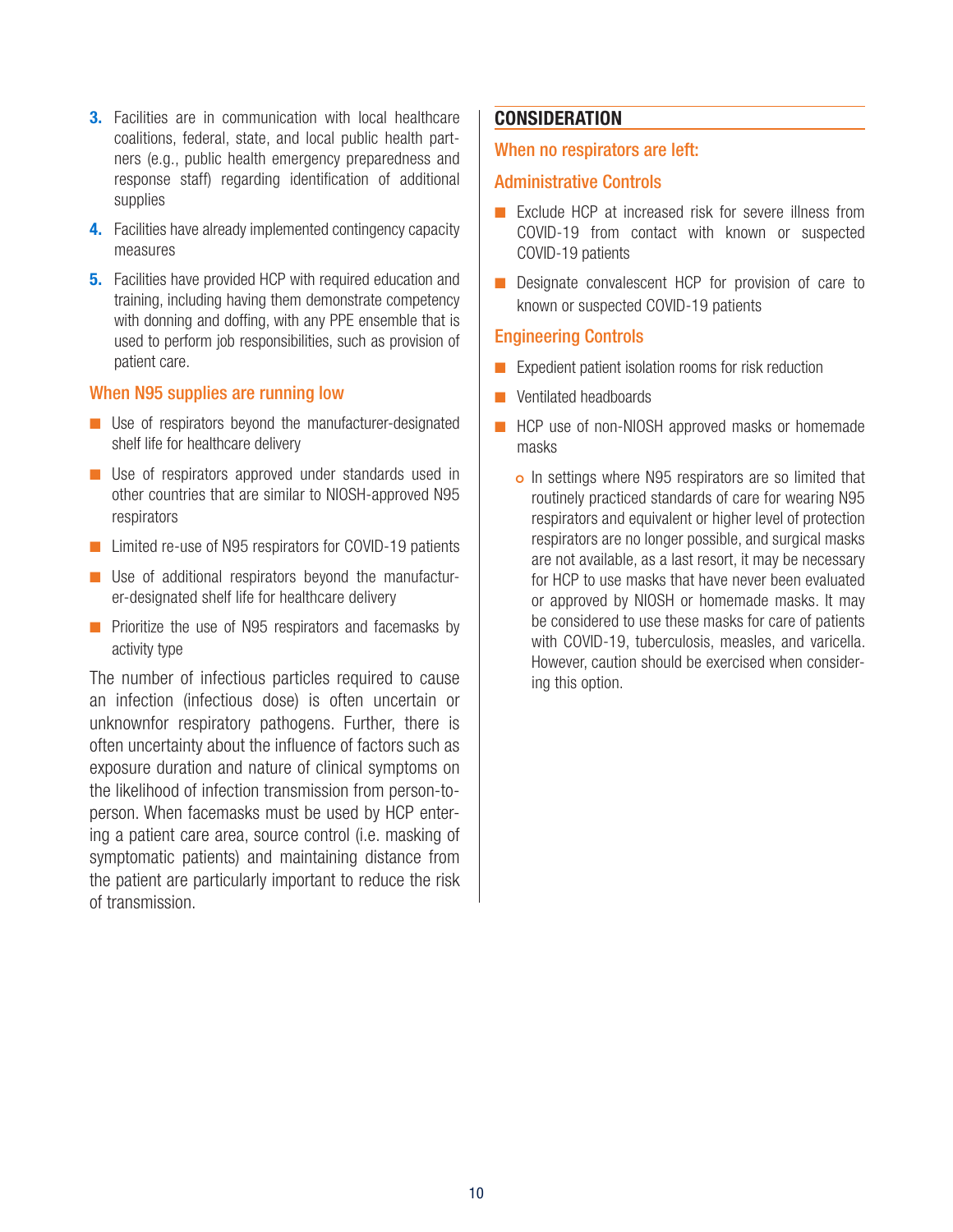#### **CONVENTIONAL CAPACITY**

Not applicable during the COVID-19 response when supplies are short. HCP should follow the contingency and crisis strategies.

#### **CONTINGENCY CAPACITY**

Elastomeric respirator is issued for the exclusive use of an individual employee. The respirators are cleaned and disinfected as often as necessary to remain unsoiled and sanitary. Their description and use should be part of a written OSHA respiratory protection program (RPP). If there is deviation from the standard RPP, it should be authorized and documented by the program's administrator.

#### **CRISIS CAPACITY**

Limited respirator and/or respirator component supplies such as filters, cartridges, or canisters, and valves, and situations in which it is impossible for individual HCP to have a dedicated elastomeric respirator, for example when the same respirator must be used by multiple HCP. When used by more than one HCP, respirators must be cleaned and disinfected before being worn by different individuals. The use of elastomeric respirators should be part of a written OSHA RPP. If there is any deviation from the conventional RPP, it should be authorized and documented by the program's administrator.

Sharing elastomeric respirators if it is impossible for individual HCP to have dedicated elastomeric respirators, the same elastomeric respirator may be used by multiple HCP. Elastomeric respirators issued to more than one employee should be cleaned, disinfected, and inspected before being worn by different individuals. One option is to label the respirator, conduct surface cleaning at the point of use, and return to a central location to be disinfected by central staff before reissuing the respirator to a different user.

#### Waiving the fit testing requirements

If fit testing is not possible, leakage at the face seal could occur and the protection provided to the wearer may be significantly reduced. For any tight-fitting respirator, such as FFRs and elastomeric respirators, a successful user seal check must be performed with each donning.

Under serious outbreak conditions in which respirator supplies are severely limited, HCP may not have the opportunity to ever be fit tested on a respirator before needing to use it. While this is not ideal, in this scenario, HCP should work with their employers to choose the respirator that fits them best, as, even without fit testing, a respirator will provide better protection than using no respirator at all or using a surgical mask.

Fit testing is necessary to confirm if a respirator does or does not fit. During a crisis, however, when conventional requirements cannot be implemented, healthcare professionals should be able to determine if they have obtained a reasonable fit if they have had training and they perform a successful user seal check prior to each use of the respirator.

#### **CONSIDERATION**

#### Users of Corrective Lenses

- Conventionally, workers who wear a full face piece respirator and need corrective lenses would have prescription inserts. In a surge situation, where multiple employees share respirators, the use of prescription inserts might not be feasible.
- Employees who use glasses could wear half face piece respirators, with glasses worn over the respirator to avoid a situation where the arms of the glasses interfere with the respirator seal.
- The risks of contamination by solvent vapors do not apply in most healthcare settings. Therefore, individuals who wear contact lenses should be able to wear either full face piece or half face piece respirators. However, the use of contact lenses in general could present additional risks where SARS-CoV-2 exposures are known or suspected.